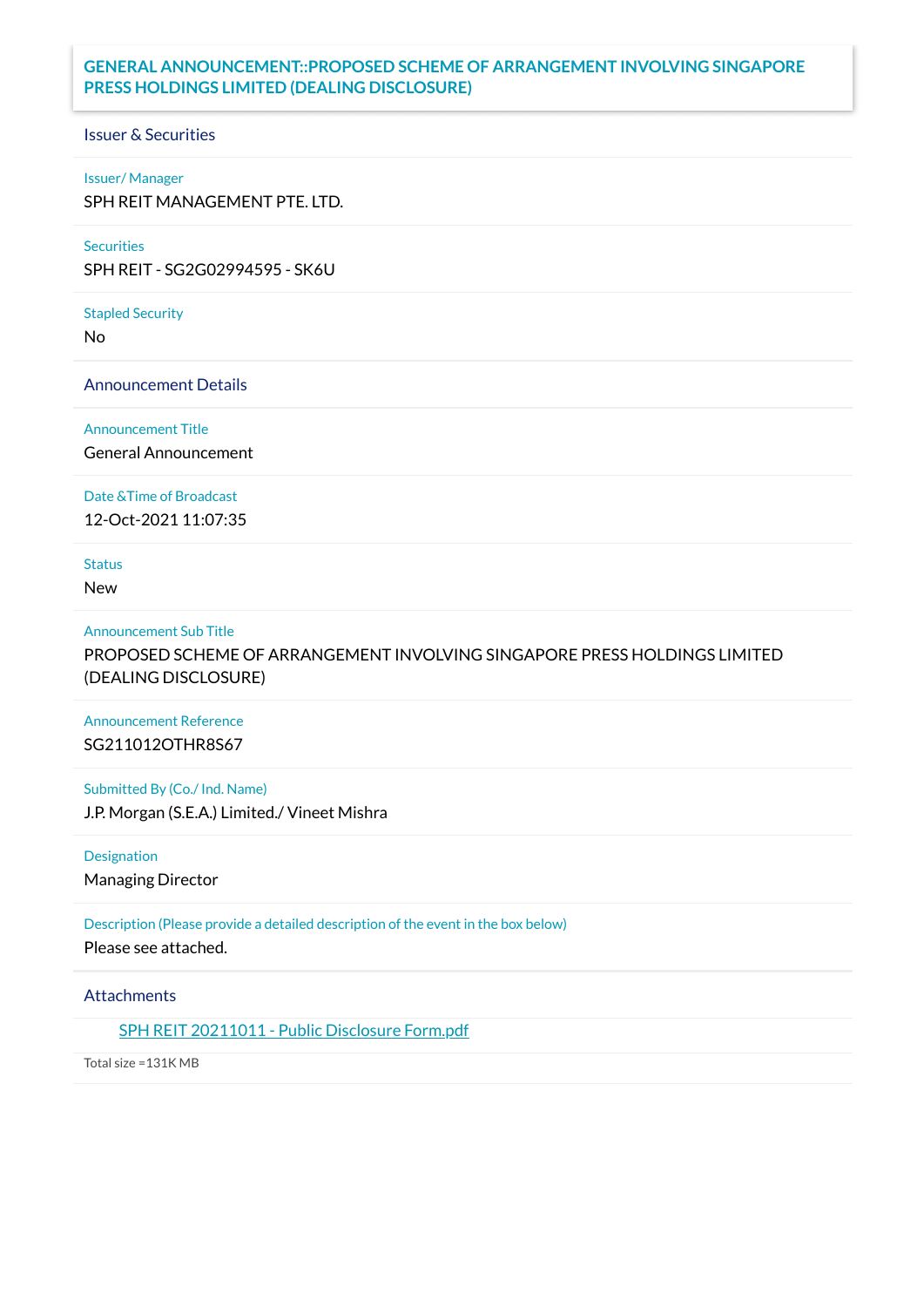## **PROPOSED ACQUISITION OF SINGAPORE PRESS HOLDINGS BY WAY OF A SCHEME OF ARRANGEMENT**

## **DEALINGS DISCLOSURE**

## **1. INTRODUCTION**

J. P. Morgan (S.E.A.) Limited ("**JPMSEAL**") refers to the proposed scheme of arrangement (the "**Scheme**") to be undertaken by Singapore Press Holdings Limited (the "**Company**") and Keppel Pegasus Pte. Ltd. (the "**Offeror**") (which is a wholly-owned subsidiary of Keppel Corporation Limited ("**KCL**")) pursuant to Section 210 of the Companies Act, Chapter 50 of Singapore, involving, inter alia, (i) the distribution of units in SPH REIT held by the Company to the shareholders of the Company on a pro-rata basis and (ii) the Offeror acquiring the entire share capital of the Company (other than those already owned, controlled or agreed to be acquired by the Offeror and its concert parties), the consideration for which include units in Keppel REIT, which was announced on 2 August 2021 (the "**Joint Announcement**").

As stated in the Joint Announcement, JPMSEAL is the financial adviser to the Offeror in respect of the Scheme.

All capitalised terms used and not defined herein shall have the same meanings given to them in the Joint Announcement.

## **2. DISCLOSURE OF DEALINGS**

Pursuant to Rule 12.1 of the Singapore Code on Take-overs and Mergers (the "**Code**") and the Practice Statement on the Exemption of Connected Fund Managers and Principal Traders under the Code, JPMSEAL wishes to announce the dealings by its associates in the relevant securities of SPH REIT on **11 October 2021**, details of which are set out in the Schedule hereto.

Issued by **J.P. Morgan (S.E.A.) Limited** 

12 October 2021 Singapore